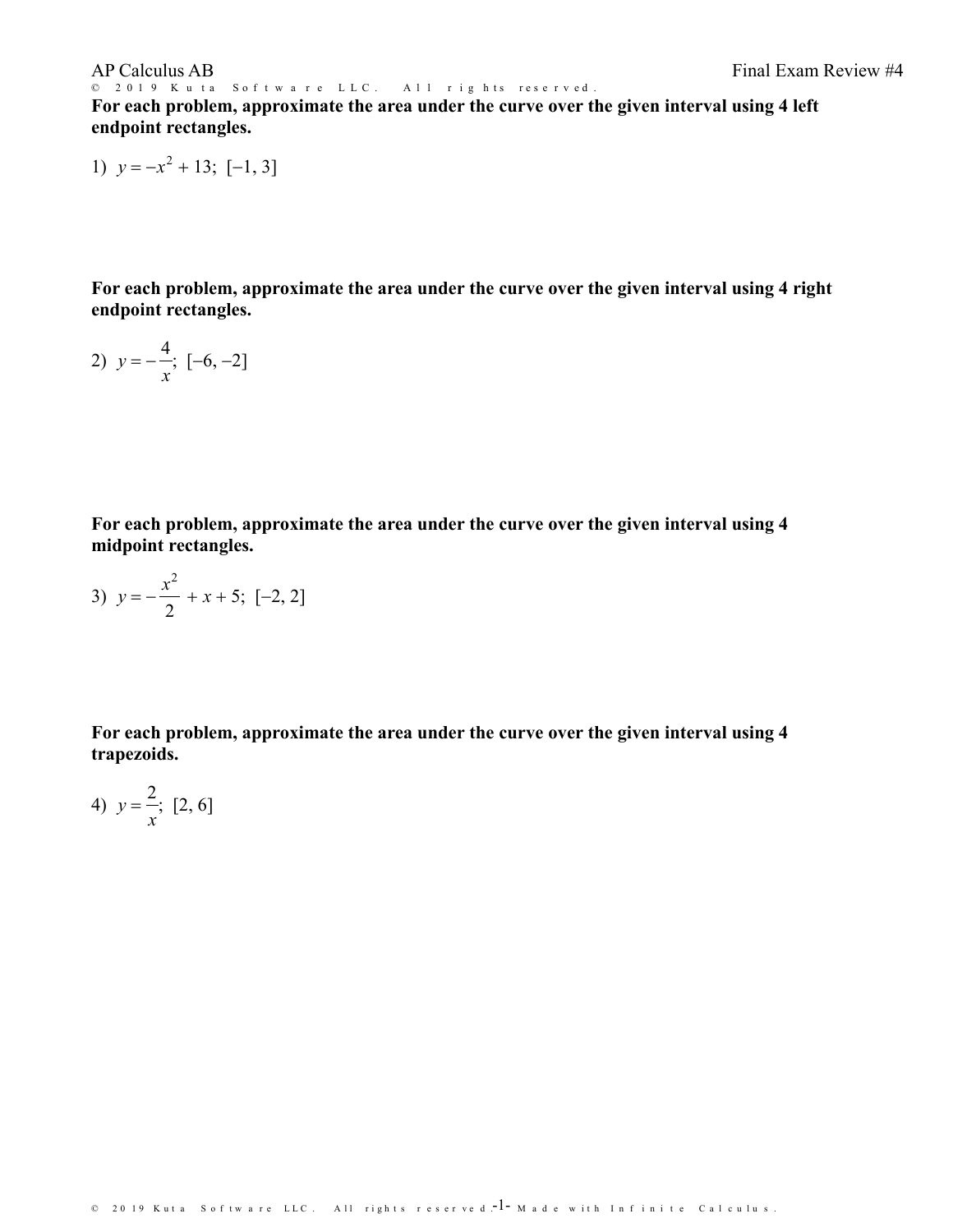For each problem, use a left-hand Riemann sum to approximate the integral based off of the values in the table.

| 5 <sup>2</sup> | 8ء<br>f(x) dx |   |   |  |   |  |
|----------------|---------------|---|---|--|---|--|
|                |               | 0 |   |  | 6 |  |
|                |               |   | 0 |  |   |  |

For each problem, use a right-hand Riemann sum to approximate the integral based off of the values in the table.



For each problem, find the area under the curve over the given interval.



8) 
$$
y = \frac{2}{x^2}
$$
; [-4, -2]

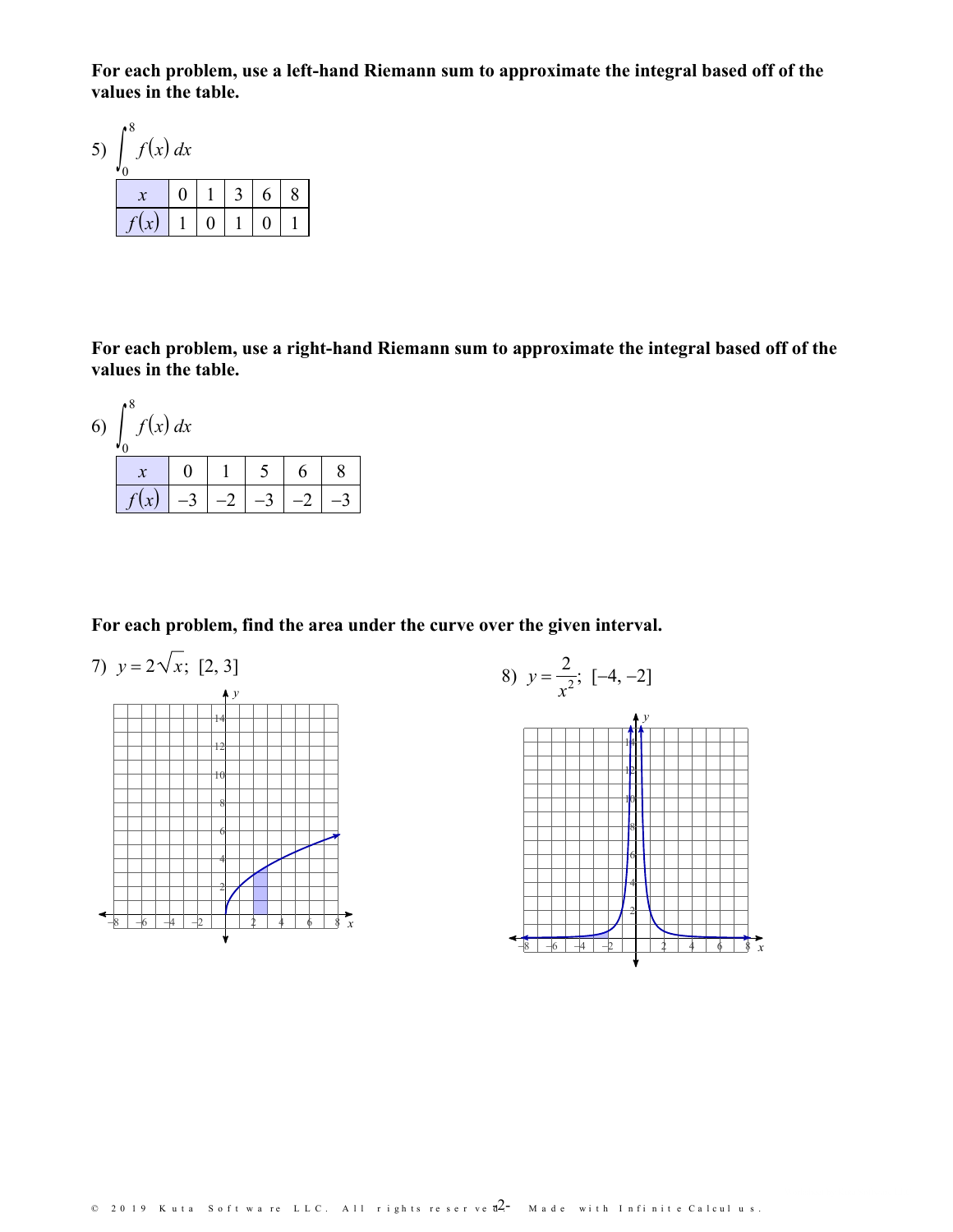

For each problem, find the area of the region enclosed by the curves.



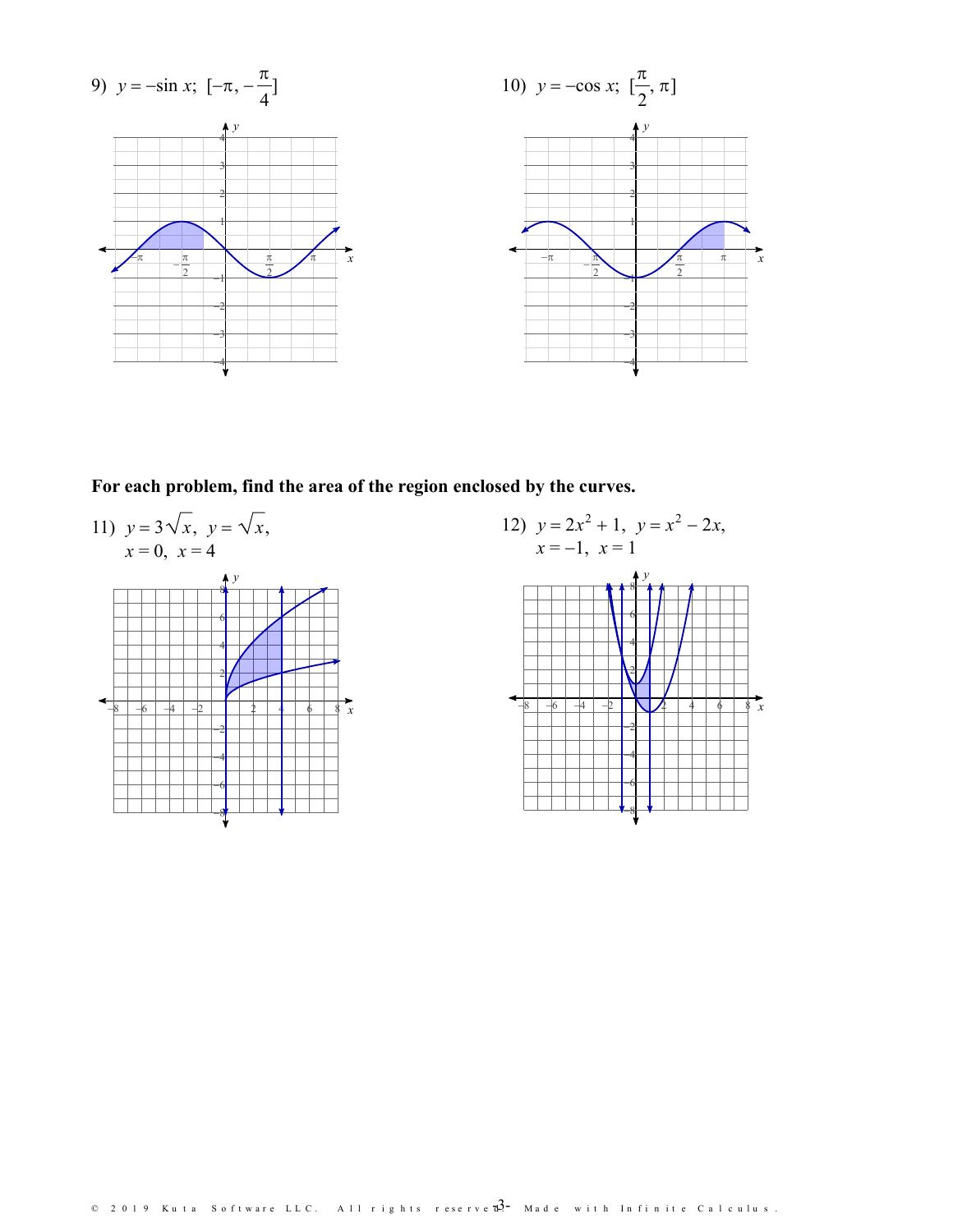**For each problem, find the volume of the solid that results when the region enclosed by the curves is revolved about the** *x***-axis.**



**For each problem, find the volume of the specified solid. Set up, but do not evaluate the integral. A graph representing the base is provided.**

15) The base of a solid is the region enclosed by  $y = -\frac{x^2}{2} + 4$  and  $y = 0$ . Cross-9  $+ 4$  and  $y = 0$ . Cross-sections

perpendicular to the *x*-axis are rectangles with heights half that of the side in the *xy*-plane.

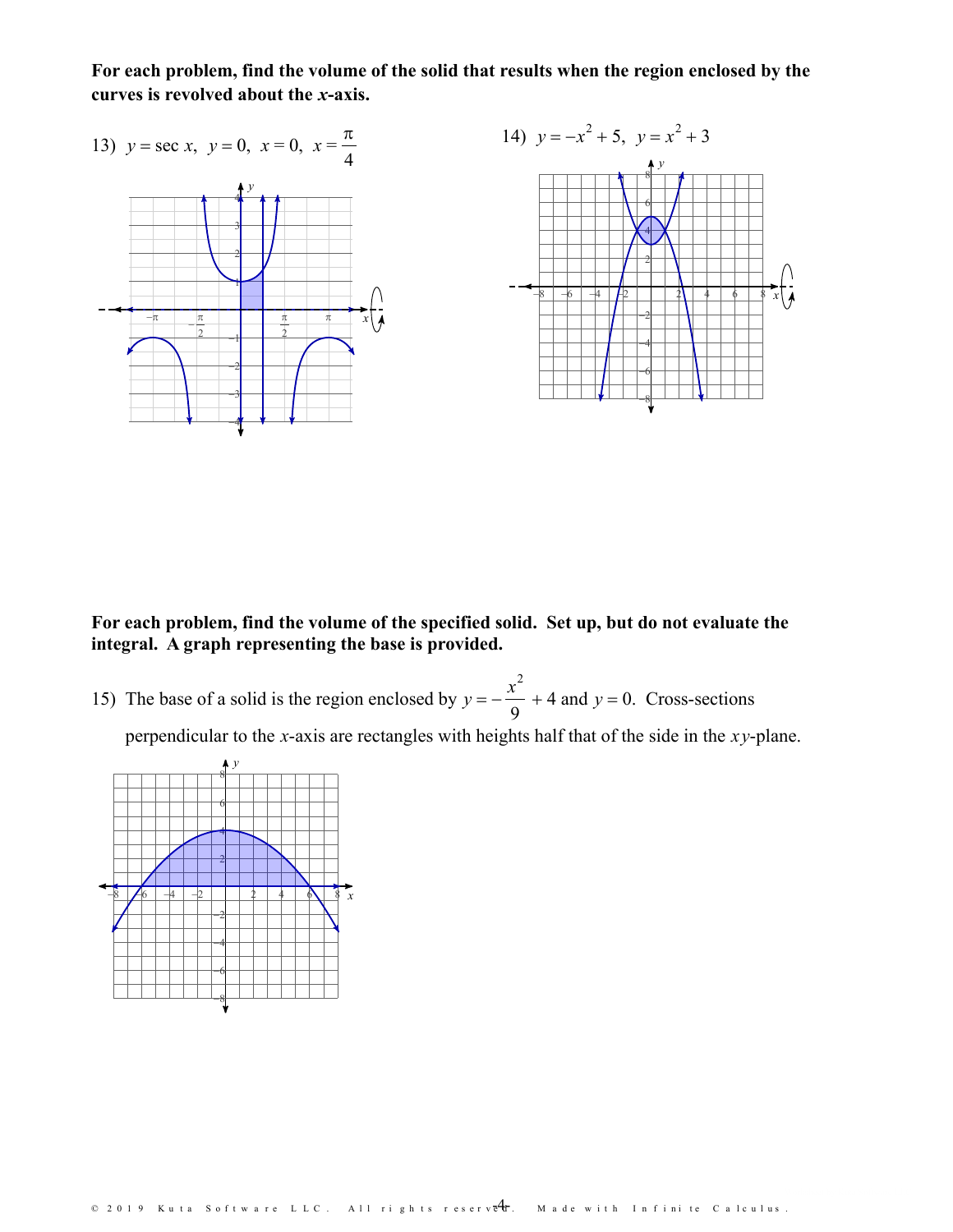16) The base of a solid is the region enclosed by  $y = -x^2 + 1$  and  $y = 0$ . Cross-sections perpendicular to the *x*-axis are squares.



17) The base of a solid is the region enclosed by  $y = 4$  and  $y = \frac{x^2}{2}$ . Cross-sections perpe  $9$ .Cross-sections perpendicular to the *x*-axis are semicircles.